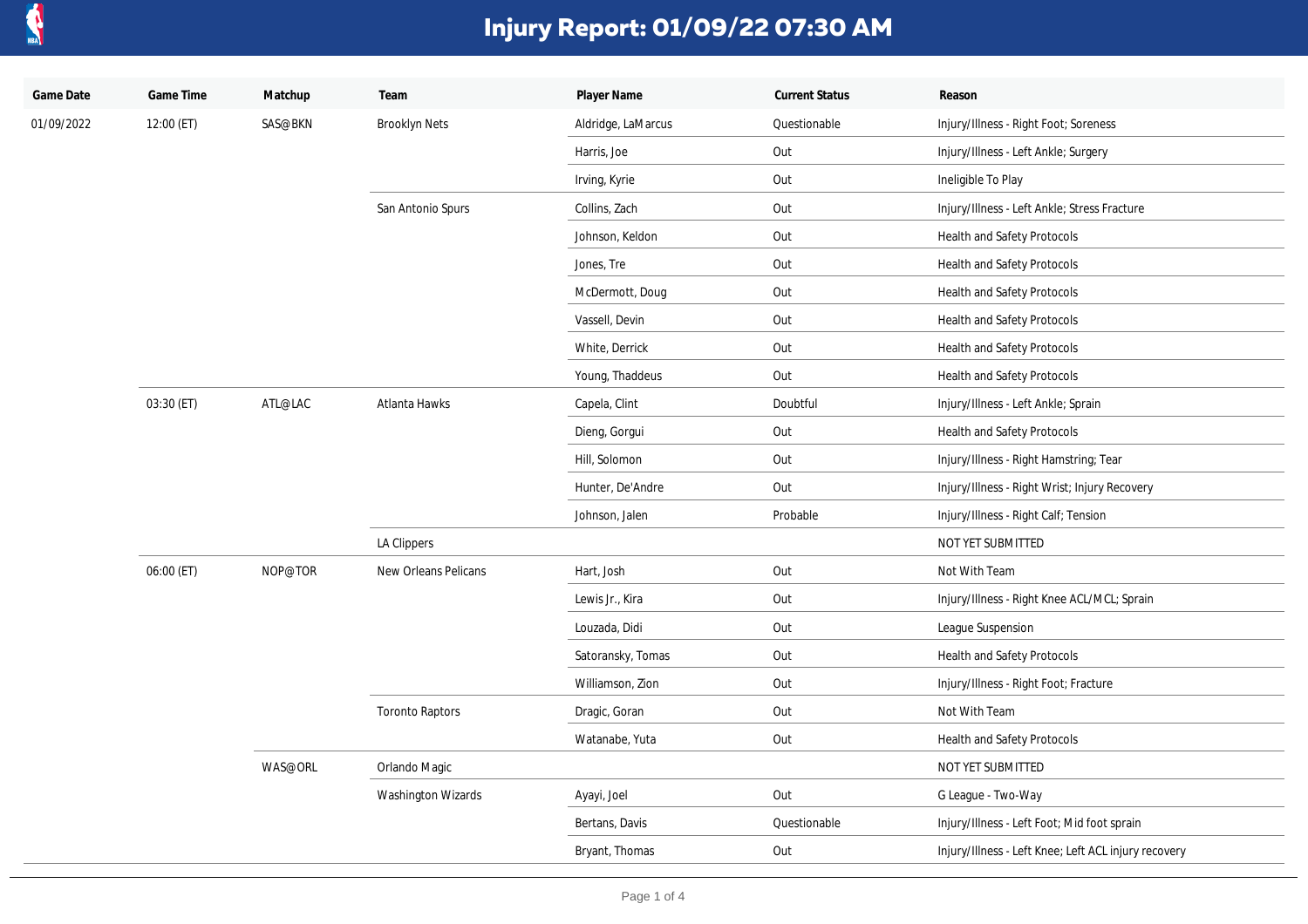

| Game Date | Game Time  | Matchup | Team                    | Player Name          | <b>Current Status</b> | Reason                                      |
|-----------|------------|---------|-------------------------|----------------------|-----------------------|---------------------------------------------|
|           |            |         |                         | Echenique, Jaime     | Out                   | G League - On Assignment                    |
|           |            |         |                         | Gill, Anthony        | Out                   | Health and Safety Protocols                 |
|           |            |         |                         | Hachimura, Rui       | Questionable          | Return to Competition Reconditioning        |
|           |            |         |                         | Harrell, Montrezl    | Questionable          | Health and Safety Protocols                 |
|           |            |         |                         | Waters, Tremont      | Questionable          | G League - On Assignment                    |
|           |            |         |                         | Winston, Cassius     | Out                   | G League - Two-Way                          |
|           | 07:00 (ET) | DEN@OKC | Denver Nuggets          | Cancar, Vlatko       | Out                   | Injury/Illness - Right Foot; Surgery        |
|           |            |         |                         | Cornelie, Petr       | Out                   | Health and Safety Protocols                 |
|           |            |         |                         | Dozier, P.J.         | Out                   | Injury/Illness - Left Acl; Surgery          |
|           |            |         |                         | Howard, Markus       | Out                   | Injury/Illness - Left Knee; Sprain          |
|           |            |         |                         | Murray, Jamal        | Out                   | Injury/Illness - Left Knee; Injury Recovery |
|           |            |         |                         | Porter Jr., Michael  | Out                   | Injury/Illness - Lumbar Spine; Surgery      |
|           |            |         | Oklahoma City Thunder   | Favors, Derrick      | Questionable          | Injury/Illness - Low Back; Soreness         |
|           |            |         |                         | Krejci, Vit          | Out                   | G League - On Assignment                    |
|           |            |         |                         | Roby, Isaiah         | Out                   | Health and Safety Protocols                 |
|           |            | MIN@HOU | <b>Houston Rockets</b>  | Garuba, Usman        | Out                   | Health and Safety Protocols                 |
|           |            |         |                         | Mathews, Garrison    | Questionable          | Injury/Illness - Left Ankle; Sprain         |
|           |            |         |                         | Sengun, Alperen      | Out                   | Injury/Illness - Right Ankle; Sprain        |
|           |            |         | Minnesota Timberwolves  | Beverley, Patrick    | Questionable          | Injury/Illness - Right Groin; Soreness      |
|           |            |         |                         | Bolmaro, Leandro     | Out                   | Health and Safety Protocols                 |
|           |            |         |                         | Wright IV, McKinley  | Out                   | G League - Two-Way                          |
|           | 07:30 (ET) | CHI@DAL | Chicago Bulls           | Bell, Jordan         | Out                   | Not With Team                               |
|           |            |         |                         | Caruso, Alex         | Out                   | Health and Safety Protocols                 |
|           |            |         |                         | Cook, Tyler          | Out                   | Injury/Illness - Left Ankle; Sprain         |
|           |            |         |                         | Green, Javonte       | Out                   | Injury/Illness - Right Adductor; Strain     |
|           |            |         |                         | Williams, Patrick    | Out                   | Injury/Illness - Left Wrist; Ligament Tear  |
|           |            |         | <b>Dallas Mavericks</b> | Cauley-Stein, Willie | Out                   | Personal Reasons                            |
|           |            |         |                         |                      |                       |                                             |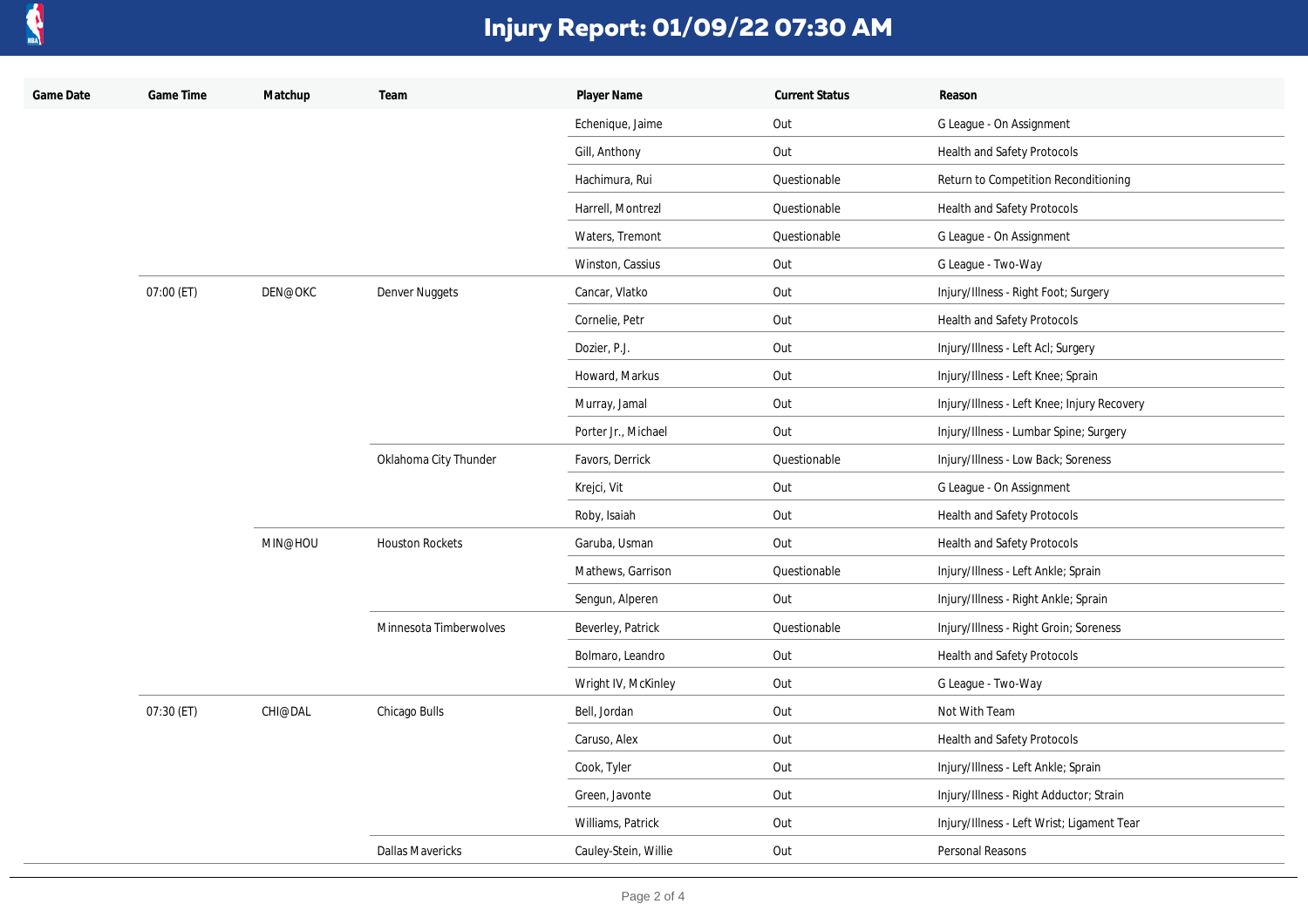

| Game Date  | Game Time  | Matchup | Team                          | Player Name            | <b>Current Status</b> | Reason                                                                  |
|------------|------------|---------|-------------------------------|------------------------|-----------------------|-------------------------------------------------------------------------|
|            |            |         |                               | Doncic, Luka           | Questionable          | Injury/Illness - Right Ankle; Sprain                                    |
|            |            |         |                               | McLaughlin, JaQuori    | Out                   | G League - Two-Way                                                      |
|            |            |         |                               | Porzingis, Kristaps    | Out                   | Health and Safety Protocols                                             |
|            | 08:30 (ET) | CLE@GSW | <b>Cleveland Cavaliers</b>    | Fall, Tacko            | Out                   | G League - Two-Way                                                      |
|            |            |         |                               | Okoro, Isaac           | Out                   | Injury/Illness - Left Elbow; Sprain                                     |
|            |            |         |                               | Rubio, Ricky           | Out                   | Injury/Illness - Left Knee; ACL Tear                                    |
|            |            |         |                               | Sexton, Collin         | Out                   | Injury/Illness - Left Knee; Meniscal Tear                               |
|            |            |         | <b>Golden State Warriors</b>  | Toscano-Anderson, Juan | Questionable          | Injury/Illness - Left Ankle; Soreness                                   |
|            |            |         |                               | Wiseman, James         | Out                   | Injury/Illness - Right Knee; Injury Recovery                            |
|            | 09:00 (ET) | SAC@POR | <b>Portland Trail Blazers</b> | Lillard, Damian        | Out                   | Injury/Illness - Abdomen; abdominal tendinopathy - injury<br>management |
|            |            |         |                               | McCollum, CJ           | Out                   | Injury/Illness - Right Lung; pneumothorax                               |
|            |            |         |                               | Nance Jr., Larry       | Out                   | Injury/Illness - Right Knee; inflammation                               |
|            |            |         | Sacramento Kings              | Fox, De'Aaron          | Questionable          | Injury/Illness - Right Shoulder; Soreness                               |
|            |            |         |                               | Harkless, Maurice      | Questionable          | Injury/Illness - Right Ankle; Soreness                                  |
|            |            |         |                               | Holmes, Richaun        | Out                   | Health and Safety Protocols                                             |
|            |            |         |                               | King, Louis            | Out                   | G League - Two-Way                                                      |
|            |            |         |                               | Metu, Chimezie         | Out                   | Health and Safety Protocols                                             |
|            | 09:30 (ET) | MEM@LAL | Los Angeles Lakers            | Davis, Anthony         | Out                   | Injury/Illness - Left Knee; MCL sprain                                  |
|            |            |         |                               | Huff, Jay              | Out                   | G League - Two-Way                                                      |
|            |            |         |                               | James, LeBron          | Probable              | Injury/Illness - Rectus Abdominis; Strain                               |
|            |            |         |                               | Jones, Mason           | Out                   | G League - Two-Way                                                      |
|            |            |         |                               | Nunn, Kendrick         | Out                   | Injury/Illness - Right Knee; Bone bruise                                |
|            |            |         | Memphis Grizzlies             |                        |                       | NOT YET SUBMITTED                                                       |
| 01/10/2022 | 07:00 (ET) | MIL@CHA | <b>Charlotte Hornets</b>      |                        |                       | NOT YET SUBMITTED                                                       |
|            |            |         | Milwaukee Bucks               |                        |                       | NOT YET SUBMITTED                                                       |
|            |            | UTA@DET | <b>Detroit Pistons</b>        |                        |                       | NOT YET SUBMITTED                                                       |
|            |            |         |                               |                        |                       |                                                                         |